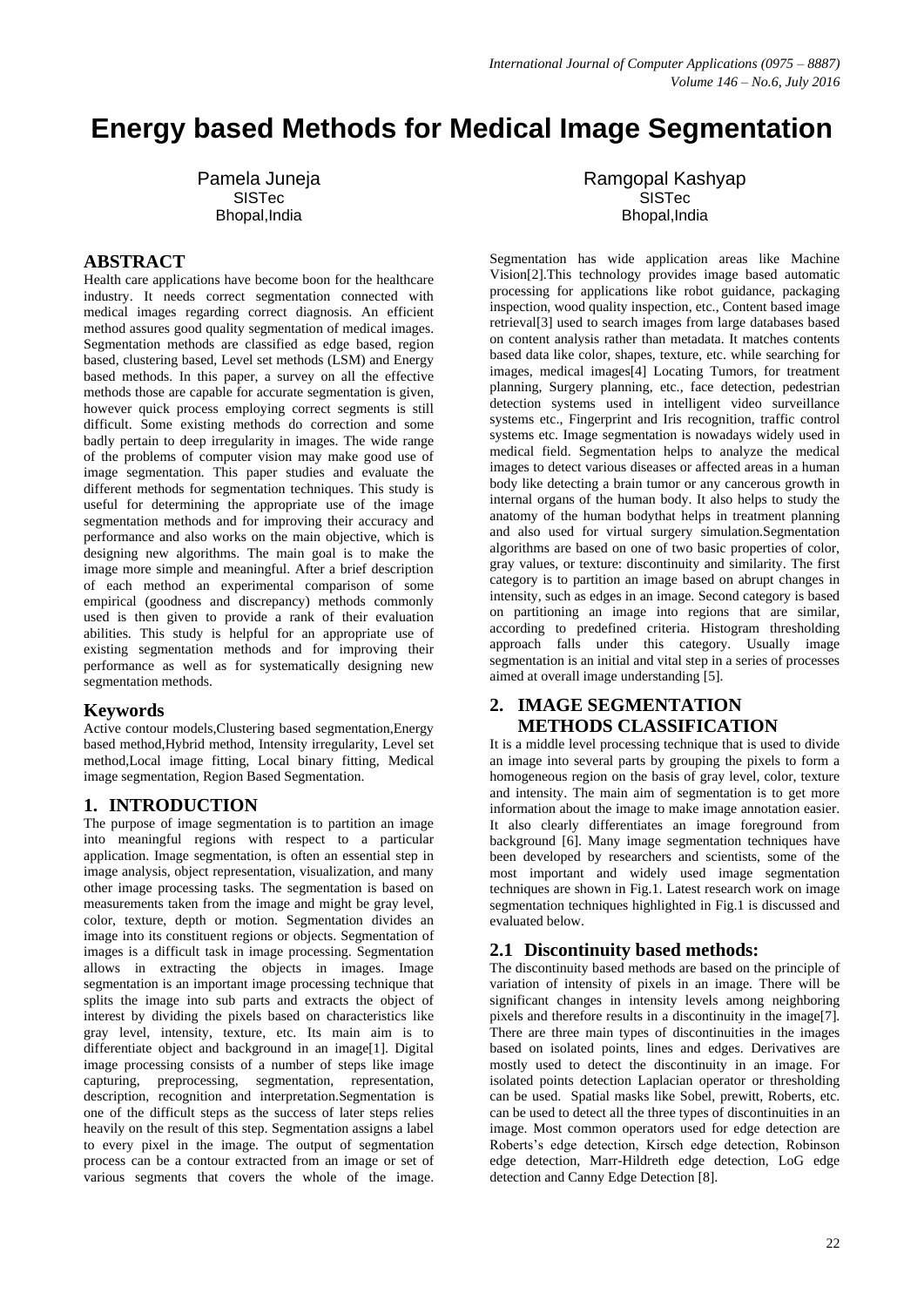

**Fig 1:Image Segmentation Methods Classification**

### **2.2 Similarity based methods**

In similarity based approach region is an important concept in interpreting an image because regions may correspond to objects in the image. Partitioning into regions is done by using gray values of pixels. The pixels that correspond to an object are grouped and marked. The common procedure is to compare one pixel with its neighbors. If a similarity criterion is satisfied, the pixel can be set belong to the cluster as one or more of its neighbors. Seed based region growing [9] Region growing techniques work well in noisy images where edges are difficult to detect. This method group pixels or sub regions into larger regions based on certain criteria. In this method one seed point is selected and then 8 neighboring points of this seed point are selected and then compared on the basis of chosen criteria. Then pixel aggregation is done by using seed points in a way that corresponding regions grow by adding to each seed point those neighboring points that have some similar properties [10].Fast scanningis like a unseeded region growing algorithm the number of clusters is not decided before getting the image. It is very fast and simple method. The Image is scanned from upper left to lower right corner by this method and it checks whether the pixel can be merged into an existing cluster or not. A threshold value is fixed beforehand. The difference between the pixel value and average intensity value of neighboring cluster smaller than threshold (fixed before) then pixel is merged into the cluster. Although it does not provide a global view of the problem, also causes the gradient problem and very sensitive to noise.It takes lesser time than other segmentation algorithms and provides good shape matching with real world objects.Dynamically Growing Hierarchical self organizing map[11] is also giving better results in similarity based segmentation of images.

### **2.3 Energy based methods**

The popular Snakes method was proposed by Kass et.al[12] in this method a curve evolves under some force till it stops at the boundary. The curve moves to minimize the energy. This method uses a framework in which local minima of energy functional is having the set of alternate solutions. By adding the suitable energy terms to the minimization it is possible for the user to push the model out of local minima towards the desired solution. The result is an active model that falls into desired solution when placed near it. The snake model proposed by Kass is active and is always minimizing its energy functional and therefore exhibits dynamic behavior. This method is popular under the class of parametric Active contour models. Active contour energy based method can be categorizedas parametric and geometric.The Parametric Active contour methoduses parameterized curves to represent the contours. The model requires a constant curve to detect the boundary of the image[13]. These contours are formulated by minimizing energy functional. This minimization function has both the internal and external forces also called internal and external energies. Internal energy defines geometric

properties of a curve and external energy consists of all other forces that guide the curve to delineate to the desired contour. Many types of external and internal forces have been defined so far like few external forces are pressure force, Gaussian potential force.Geometric Active contours [15] are based on the theory of curve evolution and the level set method. In this framework curves evolves using geometric properties only and not use curve's parameters. This approach allows automatic changes in the topology of active contour such as in contours merging and splitting during evolution, when implemented using level set methods. In geometric active contour methods effect of normal force is taken as tangential forces effects parametric methods only. Geometric active contours can be categorized as edge based models and region based models[16]. Edge based methods use image gradient force to attract.Mumford Shah method: Mumforddescribed the segmentation process as dividing the image into homogeneous regions separated by smooth boundaries and finding the minimum of a function made from combining length of boundary, the gradient of a smoothed version of the image and difference of true and smoothed images. In this method Euler equations are used for boundaries along with hill climbing. In this method first time piecewise smooth formulation was proposed. These piecewise smooth models can handle the intensity inhomogeneity problems of segmentation. Various reformulations of region based methods are used for segmentation like Local region based active contour method reformulated the segmentation energy in a local way.

## **2.4 Clustering based methods**

It is a kind of unsupervised learning job, no training stages are used in clustering instead they train themselves by means of existing information. It is used when classes are already identified. Clustering is a categorization of objects in groups according to certain belongings of these objects.Clustering methods, aims to find out vector from local image regions. There are different types of clustering like: K means clustering, C means Clustering, mountain clustering method and subtractive clustering method.K-means clustering is simple and computationally faster technique and also faster than hierarchical techniques[16]. The number of clusters and centroid are chosen at first very carefully as this method will give different results based on this selection. This method mainly works in two phases. In the first phase it calculates k the centroid and in a second phase it takes each point to cluster which has nearest centroid from the respective data point. To calculate the nearest centroid distance various methods have been used, e.g. Euclidean distance. Once the grouping of clusters is done the new centroid of each cluster is calculated and further Euclidean distance between each center and each data point. The points with minimum Euclidean distance are assigned in a cluster. This is an iterative method that minimizes the sum of distances from each object to its cluster centroid over all clusters.Although Fuzzy C-Means and K Means are efficient techniques but they are time consuming.Thedynamically Growing Hierarchical Self Organizing Map (DGHSOM) [11,17] overcomes the problem of specifying the number of clusters and total number of iteration using quality threshold clustering which divides data and having more computing power than k-means.

### **2.5 Hybrid methods**

These methods combine one or more existing segmentation methods. These methods rely on morphological operations performed on the images. For example: Local binary fitting(LBF) local intensity fitting(LIF)[18], Local Gaussian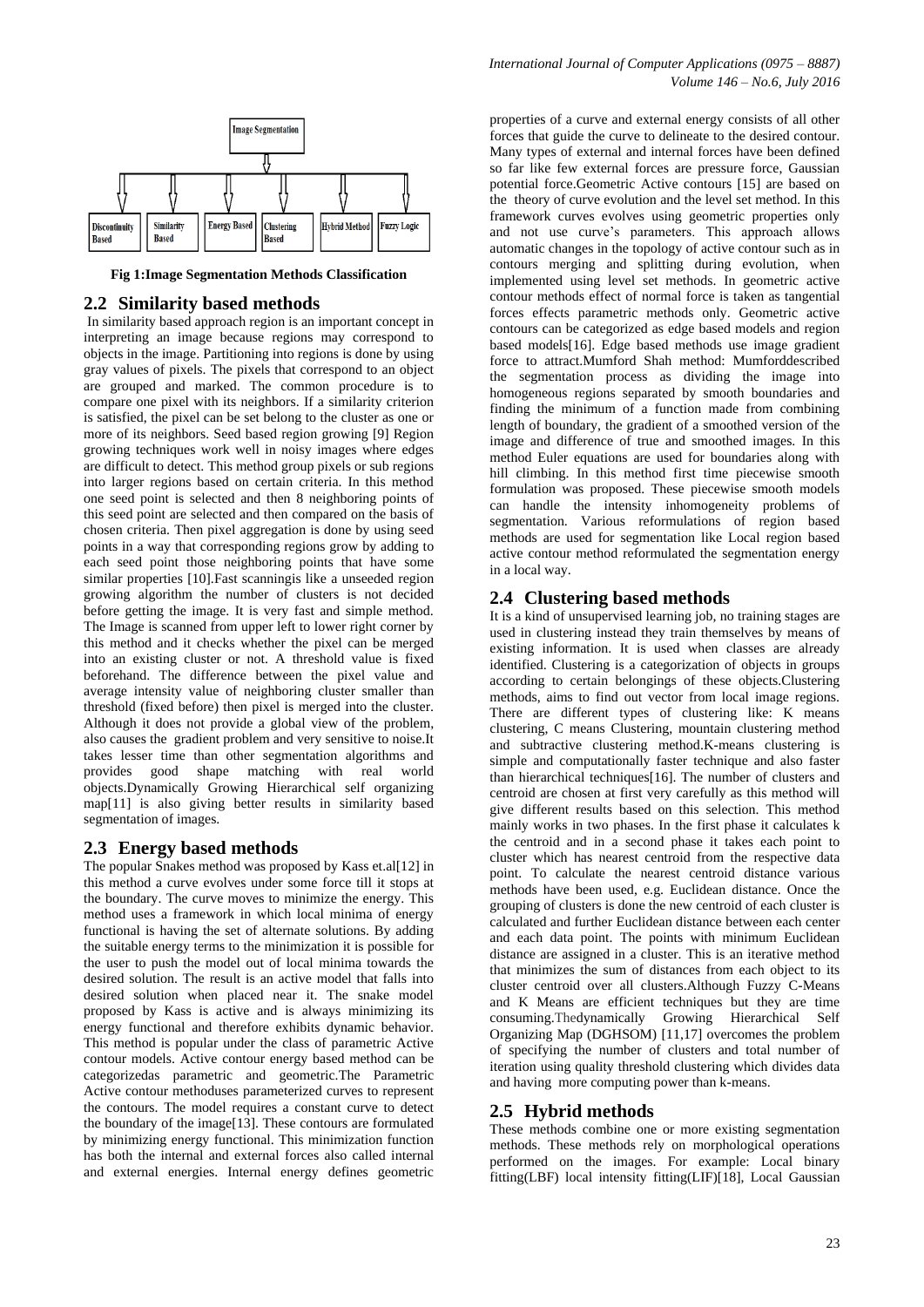Intensity fitting(LGIF), Local region based active contour method(LRBAC)[19].Local Binary Fitting model [18] by embedding the local image information. It also works well on images with intensity inhomogeneity. The main idea in this method is to add a kernel function to define the energy functional.

 $E^{LBF}(C, f1, f2)=\lambda 1 \int_{\Omega} \int_{inside(C)} K_{\sigma}(x-y) |I(y)-f1(x)|^2 dx$  $\frac{dy + \lambda 2 \int_{\Omega} \int_{\text{outside}(c)} K_{\sigma}(x-y) |I(y)-f2(x)|^2 dy dx, x, y \in \Omega$  (1)

Where  $\lambda$ 1 and  $\lambda$ 2>0 are fixed parameters, K<sub>c</sub> is Gaussian kernel with standard deviation  $σ$ , f1 and f2 are two smooth functions that approximate the local image intensities inside and outside the contour.The standard deviation of kernel plays an important role, it can be observed as scale value that controls, region scalability from small neighborhood of the whole image domain. It is always carefully chosen as not too small and not too large to get better results. Here  $f(x)$  and  $f2(x)$  are the averages of image intensity inside and outside the contour. This is the reason why this method can handle the problem of intensity inhomogeneity well.

Local Image fitting method is a modified form of the above method. This method also takes care of intensity inhomogeneity problem, but get stuck in local minima sometimes. LIF energy attracts the contour towards object boundaries and mainly dominant near object boundaries. This method can be viewed as constraint of difference between fitting and original image[20]. In this model a truncated Gaussian window is taken  $K_{\sigma}(x)$  with standard deviation  $\sigma$ and size of 4k+1 by 4k+1 where k is greater integer smaller than σ. Although this method is good for intensity inhomogeneity problem, but re initialization was expensive and time consuming. Traditional level set formulation of this method used signed distance function to its interface and during evolution as re initialization is necessary to restore degraded level set function. To regularize the level set function Gaussian kernel is used in this method.This method can be implemented without re initialization that is by using the Euclidean length term that regularize the level set function. This will remove the initialization need, but it gets trapped in local minima. On the whole this method is more computationally efficient than LBF.

Local Gaussian intensity fitting: Li et al.[21] proposed a Local Gaussian distribution of energy with level set functions, local means and variances.These means and variances of local intensities are considered as spatially varying functions. These methods take care of images with intensity inhomogeneity problem. And moreover, it can be applied on 3D data as well. This method is a region based active contour method with variational level set formulation, in which a kernel function is used to define the energy to characterize the fitting of local Gaussian distribution to local image data around the neighborhood of a pixel. Then the double integral of this is calculated over the entire image to form internal energy. While calculating the resultant that minimizes the energy functional, the local intensity information is used to find variances and therefore guide them option of contour. And so it handles images with intensity inhomogeneity also.

Local region based Active contour method:Lankton et al. [22]proposed a framework for region based segmentation energy to be formulated in a local way. As most of the medical and natural images are heterogeneous in nature that is objected to be segmented cannot be distinguished on the terms of global intensities which can further lead to error prone segmentation. So to counter this problem Lankton etal. proposed a new class of active contours energies which considers local information plus the benefits of region based techniques. LRBAC provide objectives like it can be used to localize any region based energy,it provided a way to localized active contour to interact and it provides a way by which any region based energy can be localized in a local way.This method basically divides the whole image into local smaller regions and in turn creates local energies at each point along the curve. In this method three energies that come intothe picture are uniform modelling energy, means separation energy and histogram separation energy. These energies interact simultaneously to segment multiple objects. So this method allows localized active contours to compete in an image while segmenting different objects that may or may not share borders.

Implicit Active contour model with local and global intensity fitting energies method integrates the Local intensity fitting energy with an auxiliary global intensity fitting energy. The LIF energy attracts the contours near the edges of objects or boundaries. GIF incorporates global image information to improve the robustness to initialization of the contours. As compared to previous LIF, LRBAC [23] provides accurate segmentation results regardless of initialization. This method is capable of finding objects with interior holes or blurred edges also. It also handles intensity inhomogeneity efficiently while allowing more flexible initialization and maintains the sub pixel accuracy.Medical Image Segmentation Based on a Hybrid Region-Based Active Contour Modelis a new hybrid method based on Active contour model to segment the images with intensity inhomogeneity. The energy functional in this method comprises of three weighted terms Local, global and regularization term. The total energy is incorporated in a level set formulation with a level set regularization term from which a curve evolution equation is derived for energy minimization.This is based on the region information of the images and use both global and local information to attain the correct result quickly[24].The global information is provided by CV model. The local information is described by applying the framework of the energyin the localizing the energy. The global term in energy functional will take care of images with weak boundaries, Local term will take care ofimages with intensity inhomogeneity and to stop the curve from weaving around areas of noise regularization term is added. The energy function for this model is non-convex and therefore has local minima which makes it sensitive to initialization of contour.

# **2.6 Fuzzy logic based methods**

Fuzzy image processing approach process the images, their segments and features as fuzzy sets. Each fuzzy set has one membership function defined on all image pixels. Each image pixels can be part of various membership functions. These methods use fuzzification function to remove noise from the image and create a fuzzy image. Fuzzy means unclear or undefined. After some membership modification using fuzzy logics image is defuzzified to get the results. There are various methods based on fuzzy logic that are used for segmentation like Fuzzy C means Clustering. It is an unsupervised clustering method that enables objective comparison of various methods without human intervention [25]. Clustering can be of different types like hard clustering and soft clustering. In many real time images some pixels can belong to more than one cluster or there can be some membership degree of pixels to some clusters. So to it leads to fuzzy belongingness and Fuzzy C Means clustering method come into light. In an image neighboring pixels are highly correlated and possess same intensity values so spatial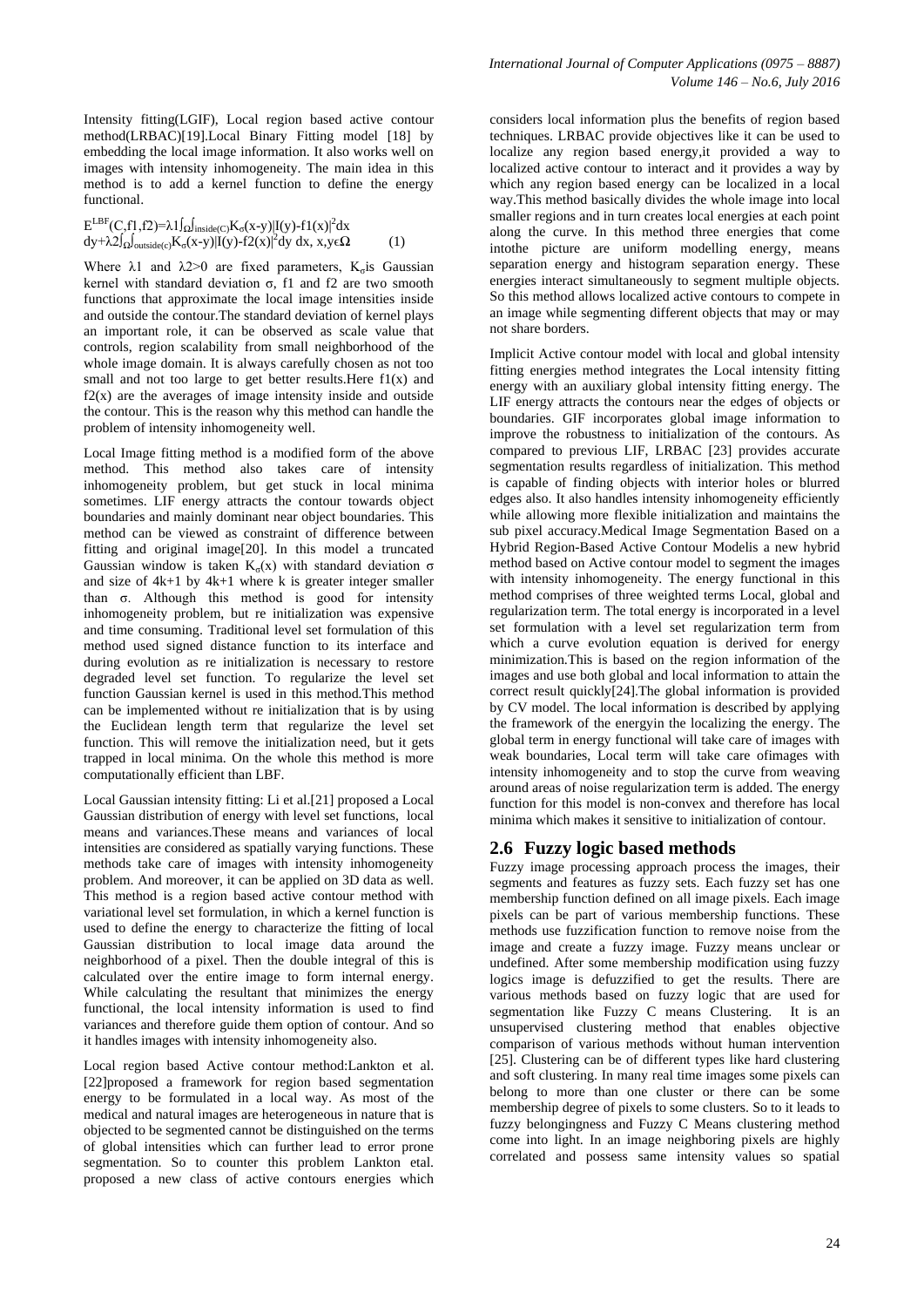relationship is important while clustering. Spatial information is used to remove the noise.

FCM is an iterative algorithm. It generates a partition matrix and objective function. Cluster center and objective function values remain changing after every iteration. The traditional FCM is sensitive to noise and Shamsi et al. [26] proposed a modified FCM that incorporates spatial information along with traditional FCM and modifies membership weighting of each cluster, every point of data set has a weight in relation to every cluster.This weight permits to have a better classification in case of noise.Ji. Z et al [27] proposed another modified possiblistic C means of images that have been corrupted by intensity inhomogeneity and noise. They introduced a method to compute the weight of local spatial in the objective function and their algorithm is capable of utilizing local contextual information to impose spatial continuity which in turn helps in noise removal. To deal with intensity inhomogeneity global intensity is introduced. Compared to other methods it gives better performance, It is robust to initialization and thus used for fully automatic applications.

# **3. TESTS AND OUTCOME ANALYSIS**

Microarray Image segmentation using Improved Globally optimal geodesic active contour[28] has proved that this gives better results than the actibve contour method and other geodesic method.In this part, we compare the energy based methods the first one was active contours without edges by T. Chan and L. Vese [29] regarding image segmentation, the second one ended up being Active contours according to the local Gaussian distribution presented by Wang [30], the third one ended up being Active contours driven by local image fitting energy introduced by Huihui Song [31], plus the last one was A Level Set Method in the Presence of Intensity Inhomogeneities presented by Chunming Li [32].There are so many filters proposed for removal of noises in the medical image in this category LHM Filter for Removal Salt and Pepper with Random Noise[33] is giving better results for noisy medical images. Fig. 2 shows the results for medical image in which initial contours are plotted, from then on curve progression steps are presented soon after sufficient progressed, we got a region of interest and the approach can be revealed from the Fig. 2











(e)

**Fig 2: Shows the segmentation result of medical MRI and CT images of the human body. Figures are showing segmentation results Fig 2(a) using the active contour method without edges, Fig. 2(b) using the improved Chan Vese method, Fig. 2(c) using the Active contour method by local image fitting,Fig. 2(d) shows the segmentation result using the A Level Set Method for Image Segmentation in the Presence of Intensity Inhomogeneities with Application to MRI,Fig. 2s(e) shows the energy based method.**

A review of energy based methods like active contour, level set, local binary fitting, local intensity fitting etc. of the prior literature relevant to the research conducted is mentioned in this paper. The following research areas have been addressed: intensity inhomogeneity, incorrect segmentation and slow processing in the medical image segmentation. In particular, intensity inhomogeneity often seen in medical images, such as microscopy, computer tomography (CT), ultrasound, and magnetic resonance imaging (MRI). For example, the intensity inhomogeneity in MRI often appears as an intensity variation across the image, due to radio frequency (RF) coils or acquisition sequences. In addition, images are often corrupted by various noises that challenge the segmentation. We also present the review of incorrect and slow processing of the energy based models and challenges of the methods. High noise level set methods are one of the methods which are pretty good and can deal with the noise problem. Experimental results demonstrated that energy based model possesses better performance than the CV model and LIF model and also confirmed its effectiveness in various synthetic images and actual images. Experimental results display its advantages regarding accuracy, proficiency, and robustness. The local binary fitting (LBF) and Improved energy based are more accurate and efficient segmentation methods.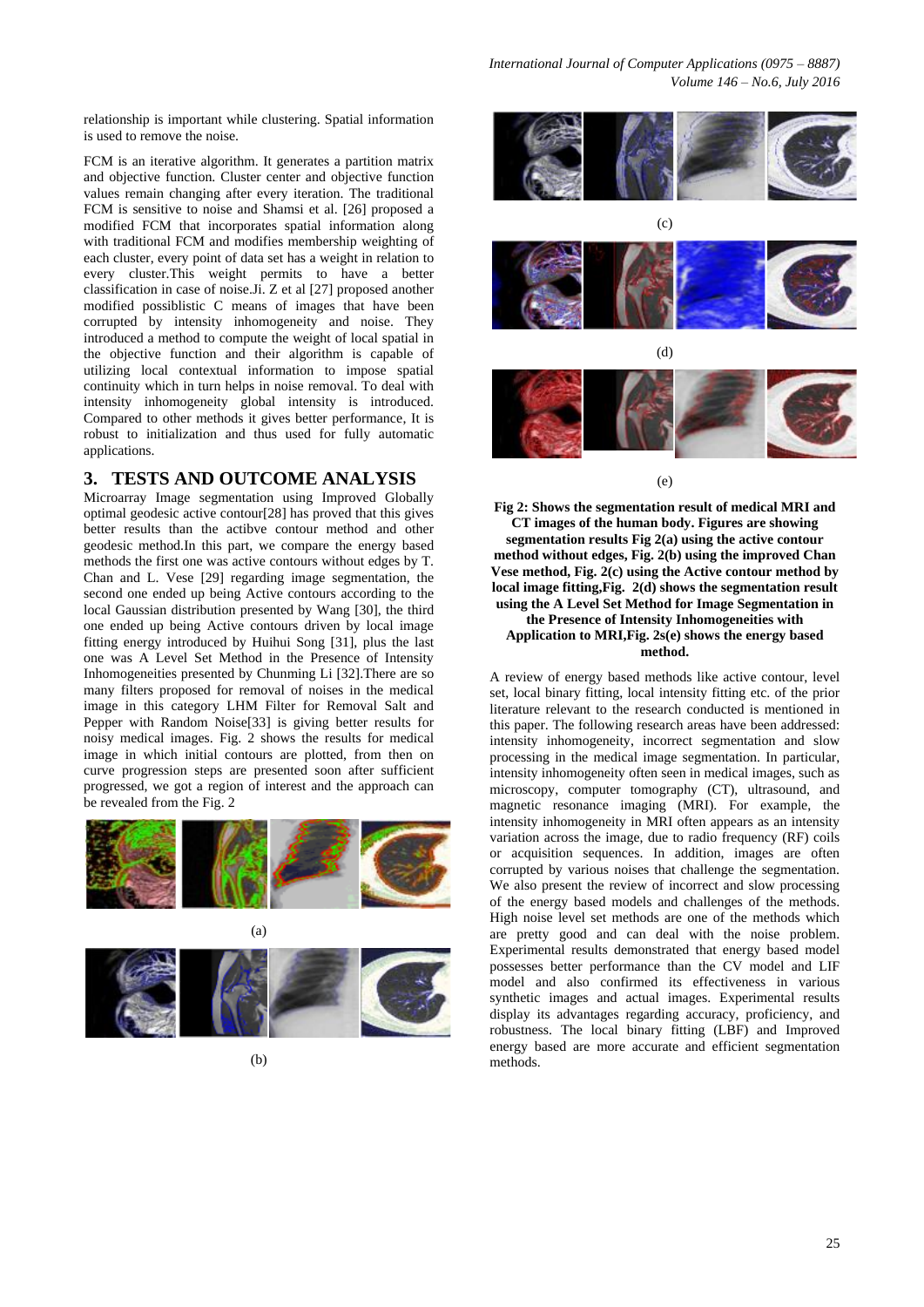|                              | CPU Time(s)   |              |        |        |
|------------------------------|---------------|--------------|--------|--------|
| <b>Methods</b>               | <b>Images</b> |              |        |        |
|                              | 1             | $\mathbf{2}$ | 3      | 4      |
| <b>Energy Based</b>          | 6.073         | 5.220        | 5.668  | 11.747 |
| Chan Vese                    | 9.179         | 15.453       | 18.038 | 16.496 |
| <b>Improved Chan</b><br>Vese | 8.270         | 4.525        | 14.556 | 12.723 |
| Local image<br>fitting       | 9.851         | 17.364       | 36.987 | 32.966 |
| Level Set Method             | 10.531        | 10.796       | 49.453 | 49.750 |

**Table 1.Comparison ofcomputation time of all the energy based methods**

As evident from the results that traditional level set method takes too much time for computation. Local image fitting method is faster than Level set methods but takes more time than Chan Vese method. Improved version of Chan Vese is better than the traditional Chan Vese method as former is taking lesser time. Also in certain cases the segmentation time depends on the type of image that is features of image like patterns, edges etc. But out of all the methods Energy based methods are giving much better results than other methods irrespective of features of images.

### **4. CONCLUSION**

Theenergy based method gives better performance than CV method, Improved CV, An Active contour method by local image fitting energy, Level Set Method with bias correction. It takes less time than other methods it can be seen how the energy based approach gives better result compared to Chan-Vese, Enhanced Chan-Vese, Local image fitting energy method and Level Set Method Intensity Inhomogeneities whatever the shape and the position of the initial curve. The consequent changes with the entire initial contour and you will need to run the method so you can choose the best result; hence, this method cannot be used, intended for accurate and proper segmentation, CV model uses location information and considered as one of the most used models intended for segmentation. One of many prominent aspects of the CV model is which it performs well for the images having fuzzy without ends. However, being a limitation, your CV model always supposes image having intensity homogeneity, the local image fitting process gives appropriate result.

#### **5. REFERENCES**

- [1] Kryjak, T. (2014). Foreground Object Segmentation in Dynamic Background Scenarios.Image Processing & Communications, 19(2-3). http://dx.doi.org/10.1515/ipc-2015-0007
- [2] Miao, Y. & Shi, W. (2012). Level Set Segmentation Method in Medical Image Segmentation Research and Application. AMM, 157-158, 1012-1015. http://dx.doi.org/10.4028/www.scientific.net/amm.157- 158.1012
- [3] Lew, M., Sebe, N., Djeraba, C., & Jain, R. (2006). Content-based multimedia information retrieval. ACM Trans. Multimedia Comput. Commun. Appl., 2(1), 1-19. http://dx.doi.org/10.1145/1126004.1126005
- [4] Pham, D., Xu, C., & Prince, J. (2000). Current Methods in Medical Image Segmentation1.Annual Review Of

Biomedical Engineering, 2(1), 315-337. http://dx.doi.org/10.1146/annurev.bioeng.2.1.315

- [5] Krstinić, D., Skelin, A., & Slapničar, I. (2011). Fast twostep histogram-based image segmentation. IET Image Process., 5(1), 63. http://dx.doi.org/10.1049/ietipr.2009.0107
- [6] Kezia, S., Prabha, I., & Kumar, V. (2013). A Color-Texture Based Segmentation Method To Extract Object From Background. International Journal Of Image, Graphics And Signal Processing, 5(3), 19-25. http://dx.doi.org/10.5815/ijigsp.2013.03.03
- [7] Salman, N., Ghafour, B., & Hadi, G. (2015). Medical Image Segmentation Based on Edge Detection Techniques. Advances In Image And Video Processing, 3(2). http://dx.doi.org/10.14738/aivp.32.1006
- [8] sha, N., Mehra, R., & Sharma, L. (2015). Comparative Analysis of Canny and Prewitt Edge Detection Techniques used in Image Processing. IJETT, 28(1), 48- 53. http://dx.doi.org/10.14445/22315381/ijett-v28p210
- [9] Alidoost, F., Sharifi, M., & Stein, A. (2015). Region- and pixel-based image fusion for disaggregation of actual evapotranspiration. International Journal Of Image And Data Fusion, 6(3), 216-231. http://dx.doi.org/10.1080/19479832.2015.1055834
- [10] Rajkumar, K. & Raju, G. (2015). Automated Mammogram Segmentation Using Seed Point Identification and Modified Region Growing Algorithm. British Journal Of Applied Science & Technology, 6(4), 378-385. http://dx.doi.org/10.9734/bjast/2015/14383
- [11] N. Waoo, R. Kashyap and A. Jaiswal, 2010, DNA Nano array analysis using hierarchical quality threshold clustering, The 2nd IEEE International Conference onInformation Management and Engineering (ICIME), Chengdu, 2010, pp. 81-85.doi: 10.1109/ICIME.2010.5477579
- [12] Kass, M., Witkin, A., & Terzopoulos, D. (1988). Snakes: Active contour models. Int J Comput Vision, 1(4), 321- 331. http://dx.doi.org/10.1007/bf00133570
- [13] Moallem, P., Tahvilian, H., & Monadjemi, S. (2015). Parametric active contour model using Gabor balloon energy for texture segmentation. Signal, Image And Video Processing, 10(2), 351-358. http://dx.doi.org/10.1007/s11760-015-0748-6
- [14] Koibuchi, H. & Shobukhov, A. (2016). Internal phase transition induced by external forces in Finsler geometric model for membranes. Int. J. Mod. Phys. C, 27(04), 1650042. http://dx.doi.org/10.1142/s012918311650042x
- [15] CAO, J., ZENG, Q., & WANG, J. (2011). Particle filter tracking algorithm based on geometric active contours. Journal Of Computer Applications, 31(5), 1205-1208. http://dx.doi.org/10.3724/sp.j.1087.2011.01205
- [16] Zhou, S., Xu, Z., & Tang, X. (2010). Method for determining optimal number of clusters in Kmeans clustering algorithm. Journal Of Computer Applications, 30(8), 1995-1998. http://dx.doi.org/10.3724/sp.j.1087.20
- [17] D.Patil, D. & Gupta, P. (2015). Growing Hierarchical Self-Organizing Map (GHSOM) for Mining Gene Expression Data. International Journal Of Computer